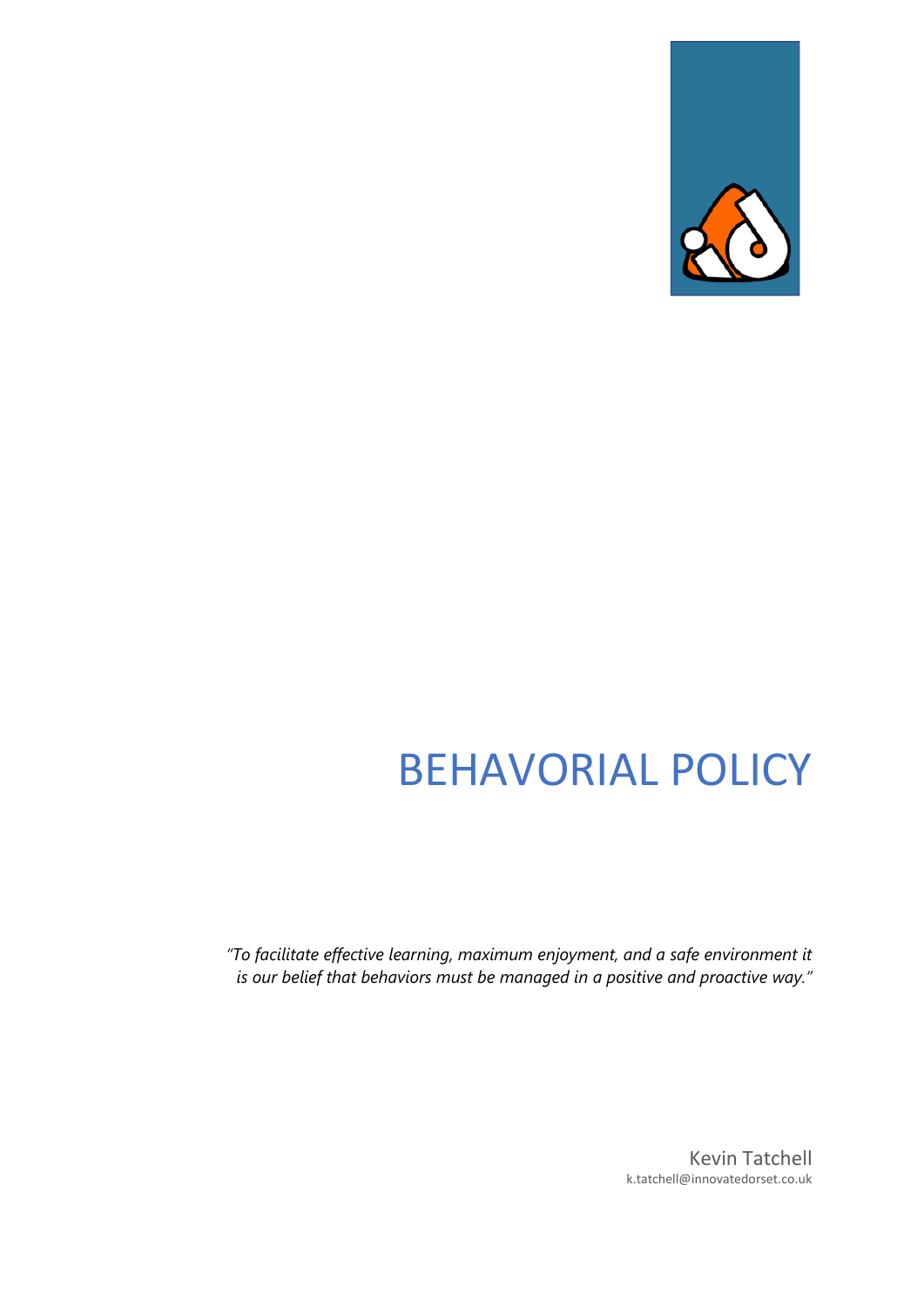## **Content**

| Page 1 | Introduction                                  |
|--------|-----------------------------------------------|
| Page 2 | In all our work                               |
|        | Behaviour Management – Acceptable behaviour   |
|        | Other desirable behaviours                    |
|        | Behaviour Management - Unacceptable behaviour |
| Page 3 | <b>Behaviour Management Strategies</b>        |
| Page 4 | Sanctions                                     |
|        | Rewards                                       |
| Page 5 | Young person running off                      |
|        | <b>Physical Restraint of Young People</b>     |
| Page 6 | <b>Situation Management</b>                   |
|        | Staff Well-Being                              |
|        | Records & Reporting                           |
| Page 7 | Control Page                                  |

## **Introduction**

The development goal that we are working towards is to be able to provide a part-time alternative education environment for the needs of children and young people from Year 2 through to Year 11 while they are placed with us, and the overall aim of helping to ensure the children we work with have opportunities and qualifications to enable them to either reengage and return to fulltime or education, further education, training, or work.

However, to work with our students effectively, we need to understand that the children referred to our part-time service may have specific learning needs or come from chaotic home lives and may have experienced hardship in various ways. To help them, we set consistent boundaries and behaviour expectations that have clear consequences if the following standards are not met.

To facilitate effective learning, maximum enjoyment, and a safe environment it is our belief that behaviour must be managed in a positive and proactive way.

All our learning programmes are directly overseen by qualified teachers, and we provide assessments for a range of vocational and academic awards including functional skills.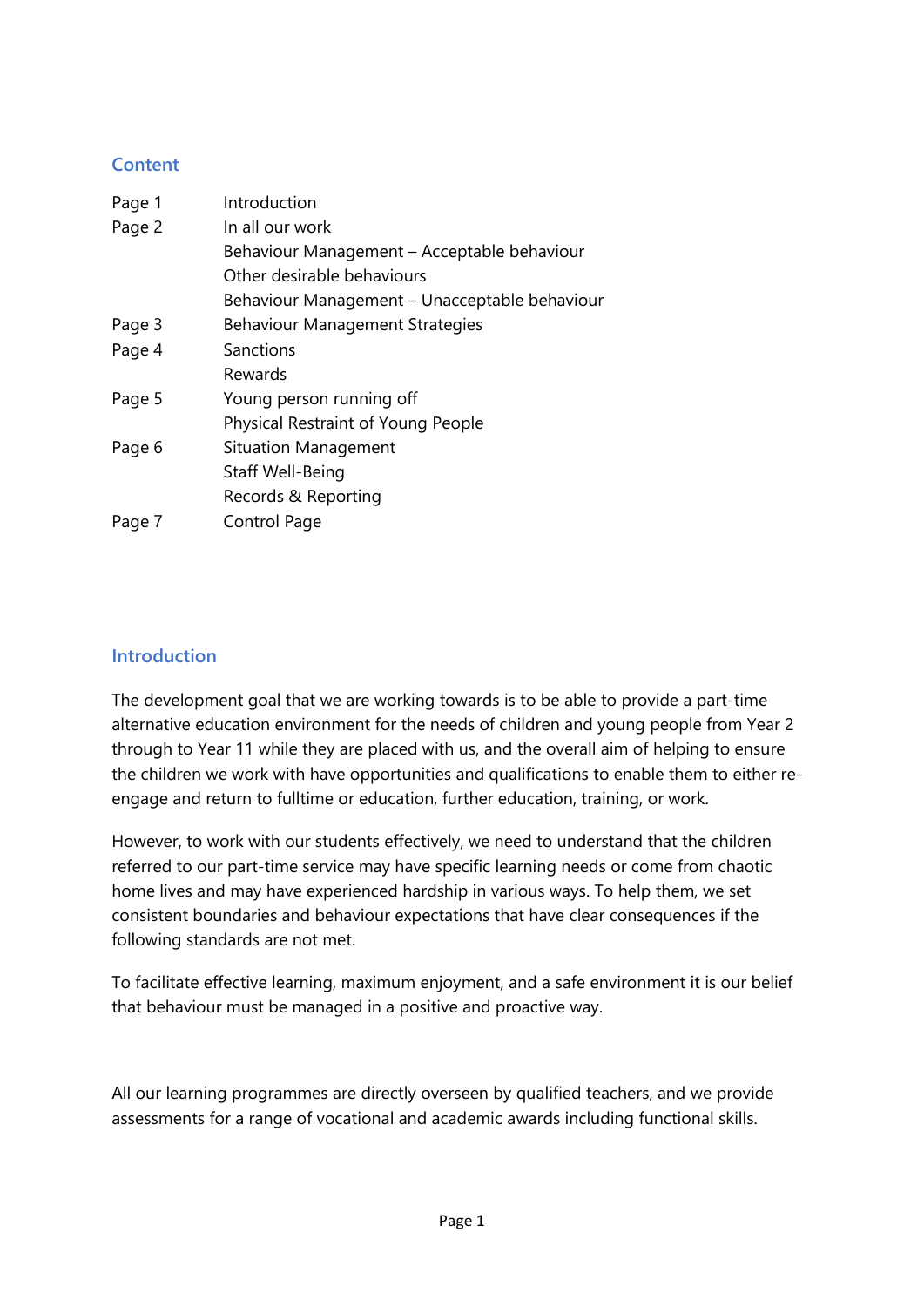## **In all our work, we seek to create a positive learning environment by:**

- Promoting positive behaviour and respect for authority.
- Setting and maintaining consistent boundaries
- Promoting self-esteem and self-discipline.
- Developing positive, appropriate relationships based on mutual respect.
- Providing a safe environment, free from disruption, violence, bullying or harassment.
- Liaising effectively with parents, other schools and referring agencies.

#### **Behaviour Management – Acceptable behaviour**

- Participating in the activity or lesson.
- Listening carefully to staff and other group members.
- Heeding instructions immediately.
- Showing respect for venue, equipment & environment.
- Using appropriate language.

#### **Other desirable behaviours include:**

- Co-operating with other group members.
- Remaining calm in difficult or challenging situations.
- Showing responsibility for self by having appropriate clothing & being punctual.
- Sharing own understanding with others in the group.

#### **Behaviour Management – Unacceptable behaviour**

- Name-calling
- Threatening or offensive language or behaviour.
- Walking off from the group
- Refusal to comply with safety instructions.
- Intimidation.
- Physical abuse
- Bullying & harassment, including racist, sexist, or homophobic abuse.
- Smoking at inappropriate times.
- Use of personal electoral equipment (such as mobiles) at inappropriate times.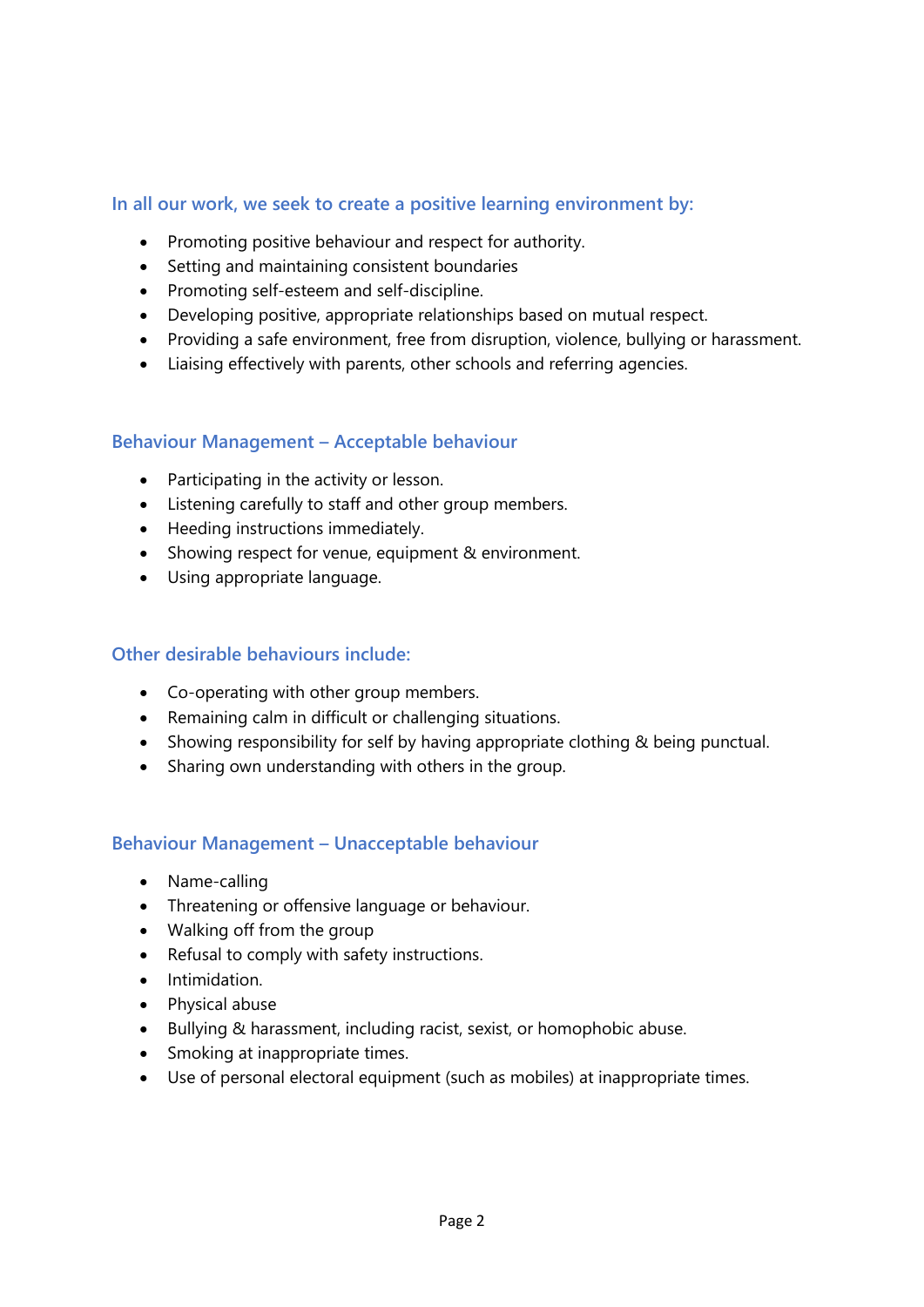#### **Behaviour Management Strategies – Strategies to use**

There are two strategies that we recommend the use of.

The first strategy is the Challenge, Ignore, Divert model for managing behaviour where there is not an existing strategy to follow.



**CHALLENGE** any behaviour that is not desirable. This challenge can be low key and does not have to be verbal, a subtle shake of the head or raised eyebrows can be a start point.

**IGNORE** the behaviour and give the young person time to think about what has been said and comply without losing face.

**DIVERT** attention away from the negative behaviour and back towards the activity or another constructive task using enthusiasm or humour.

This cycle is then repeated with the challenge becoming more and more forceful, with maybe a look becoming a calm verbal challenge to unacceptable behaviour (not louder).

The second gives more flexibility within personal style but must be used carefully based on experience. The use of choice is an essential tool within behaviour management. The young person must be given two clear and concise choices; the sanction first followed by the preferred action in such a way that the young person is able to comply without losing face in front of their peers or other staff. There should be clearly identified sanctions for the unacceptable behaviour that the tutor is fully prepared and equipped to follow through with.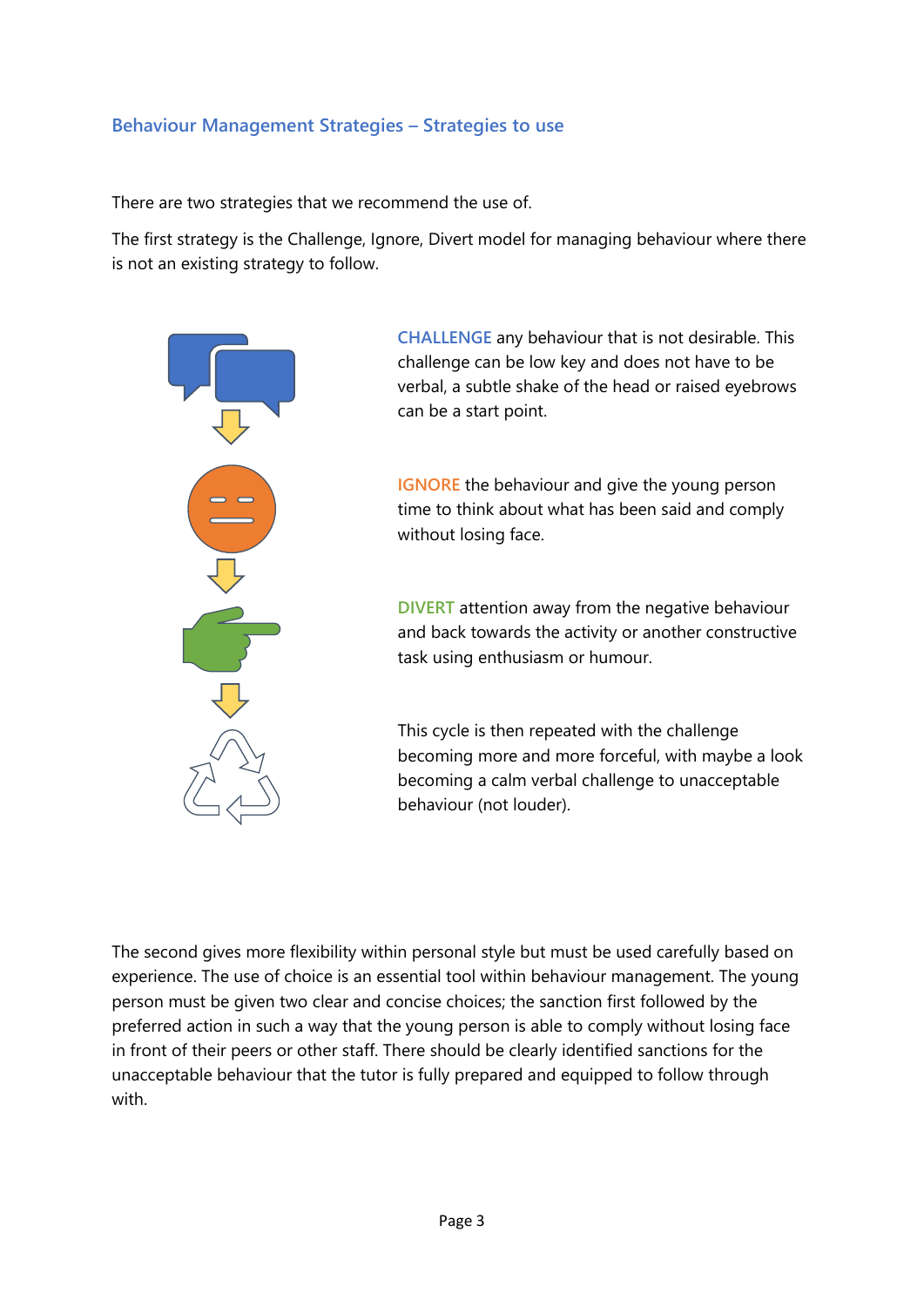## **Sanctions**

Sanctions are needed to respond to unacceptable behaviour and to keep activities safe. They will be used when necessary to establish boundaries and keep sessions safe, early intervention and reinforcement of acceptable behaviours are the preferred way of managing behaviour. Innovate Dorset Ltd staff will seek to use sanctions in a way that makes the following clear:

- Exactly what behaviour was considered unacceptable.
- What the young person is expected to do differently next time.
- That the sanction is appropriate to the unacceptable behaviour.
- Who will be informed about the sanction and the reasons for this.
- Some examples of sanctions:
- Time out of the activity.
- Removal of privileges or favours
- Temporary exclusion from the group.

Our educational programs are a part of a whole school curriculum so it would rarely be appropriate that a sanction be exclusion. Genuine concerns about the safety of the participant or other group members would be the only justification for exclusion.

A sanction should never be unattainable for either the student or tutor/mentor, example; banning totally from using social media!

#### **Rewards**

We encourage the use of certain types of reward to motivate appropriate and desirable behaviour.

The following are examples of rewards that may be used:

- Praise for behaving appropriately.
- Positive feedback to parent or another appropriate person.
- Allowing a group or individual increased autonomy with their program of study.
- Certificates.
- A drink out, such as a hot chocolate in a cafe.

Rewards that are not considered appropriate in most circumstances are those of food, drink (energy drinks) or other items that have a tangible cost (can be sold) associated with them or which could be considered by some to be basic necessities.

It is accepted that occasionally sweets or treats may be of benefit, however we discourage this from becoming a focus or expected because of good behaviour.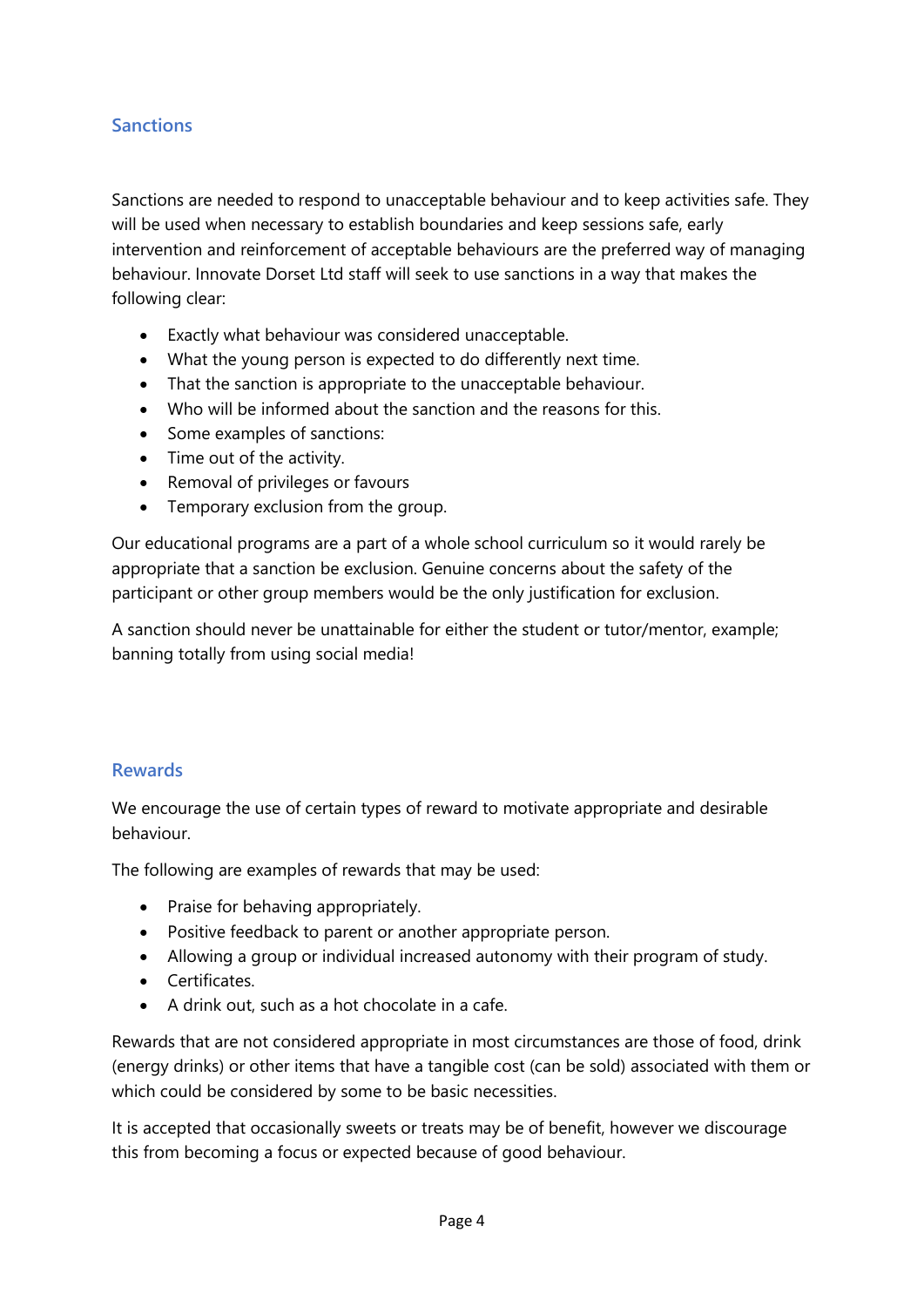## **Young person running off**

If a young person runs off from an activity or session, staff should not chase the young person unless it is deemed absolutely necessary on safety grounds. If staffing levels permit, then it may be possible for a member of staff to follow the young person at a distance keeping them in sight. They should only be stopped if the young person is in any danger. Where a young person has clearly left the session and cannot be returned, the DSO/DDSO must be informed. The DSO/DDSO will then instructed the office to inform the parents as a matter of urgency. This is essential in order to transfer the 'duty of care' back to them.

DSO - Mrs C. Escott – [c.escott@innovatedorset.co.uk -](mailto:c.escott@innovatedorset.co.uk) 07923211875

DDSO – Mr Luke Monahan - [l.monahan@innovatedorset.co.uk](mailto:l.monahan@innovatedorset.co.uk) -

Office – 01202 885511

The referring contact should be informed at the earliest convenience, and immediately, if the parents cannot be contacted or where it may not be appropriate to contact them for specific or individual reasons that may be the subject individual circumstances. In these cases, the Police may also be informed of a child or young person absconding the session.

# **Physical Restraint of Young People**

Innovate Dorset Ltd have a hands-off policy towards the children and young people and will only use physical restraint to prevent the real and imminent threat of physical harm to a young person, member of staff or property. We believe that the use of physical restraint will often inflame a situation rather than defuse it. The use of physical restraint can break down trust previously established between the staff member and young people.

In the rare event of the need to restrain a young person, the most senior or experienced member of staff will be expected to do this, using as little physical contact as possible. When restraining a child or young person a member of staff is expected to use the long bones and not joints as points of contact. During the restraint we will endeavour to maintain the dignity of the young person and not to hurt or injure them in anyway. Throughout the restraint the staff member conducting the restraint will verbalise their actions continuously, calmly repeating to the young person why they are being restrained and clearly giving the young person a way out of the restraint by modifying their behaviour and demonstrating a calmer attitude.

In the event of the child or young person needing to be restrained for anything longer than one minute the police will be called to take control of the situation. The hold will be released at the earliest possible moment and steps taken to quickly defuse the situation and talk to the child or young person about what has occurred.

Once the physical restraint of a young person has concluded the staff member involved must complete a report at the earliest opportunity. We will keep a copy of which will be kept on file, another copy will be sent to the appropriate contact within the referring agency.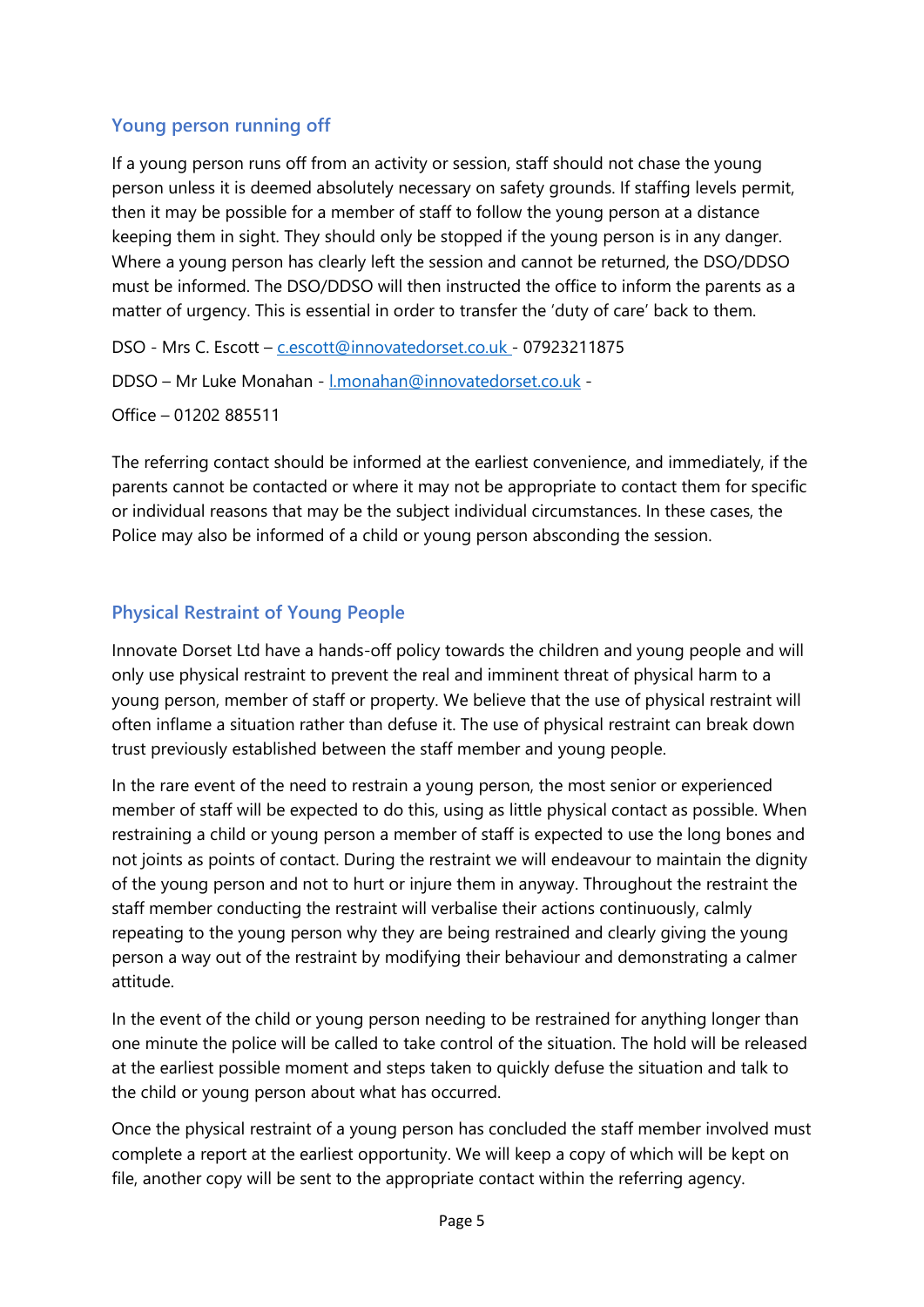Following any restraint, the staff member concerned will debriefed by a senior member of staff.

It should be highlighted that excessive use of physical restraint or use of restraint in anger by a team member may lead to disciplinary action. It is emphasised again that **Innovate Dorset Ltd operate a hands-off policy in all but the most extreme situations.**

## **Situation Management**

Managing a behaviour incident requires a calm attitude and strategic planning. The most senior or experienced member of staff will be required to take control of a situation by proactively directing any other staff in dealing with the situation.

Other staff not directly involved in the management of the situation should ensure that any other students are safely managed and removed away from the location if possible and that staff member should then observe from a discrete distance, but refrain from getting directly involved unless absolutely necessary, as often the more adults involved the worse the situation gets. If a member of staff finds that they are not involved and do not have a direct role to play in the situation then they should start to make brief commentary notes with timings to be used later in writing any reports.

## **Staff Well-Being**

Staff who have been directly involved in an incident where a child or young person has either absconded, physical restrained, or situation management will be offered support via contact by the company Well-Being Officer.

Well-Being Officer – Mr Deri Payne – d.payne@innovatedorset.co.uk

## **Records & Reporting**

We keep session reports of our sessions, and this includes descriptions of behaviour (positive and negative) which is used for feedback, to monitor achievement and as a way of justifying programmes of study.